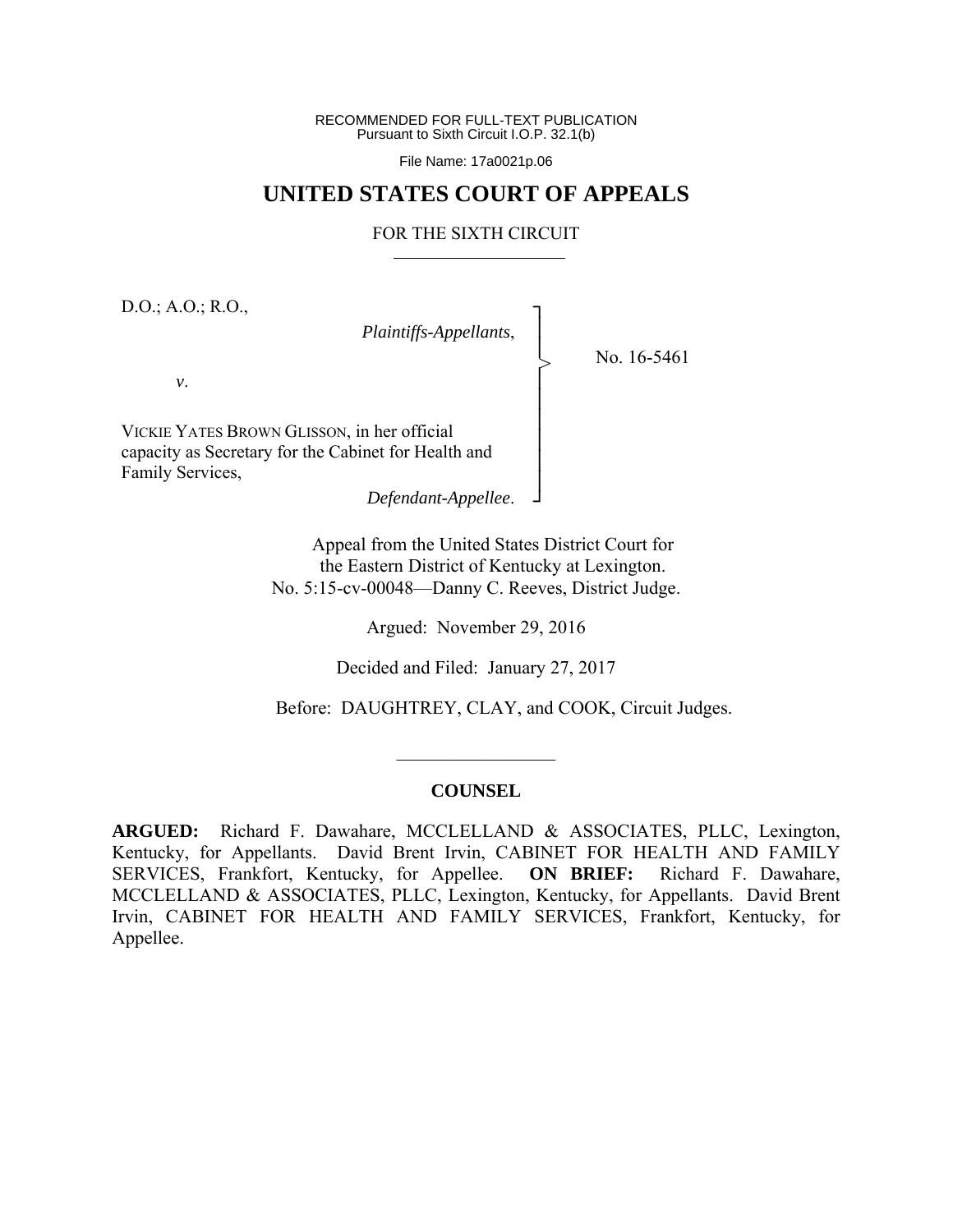# **OPINION**

 $\frac{1}{2}$ 

 $\frac{1}{2}$ 

COOK, Circuit Judge. The federal Child Welfare Act ("the Act") specifies that "[e]ach State with a plan approved under this part shall make foster care maintenance payments on behalf of each child who has been removed from the home of a relative . . . into foster care." 42 U.S.C. § 672(a). This appeal asks whether the Act creates a private right to foster-care maintenance payments enforceable by a foster parent under 42 U.S.C. § 1983. We find that it does, and therefore reverse the district court's contrary decision.

I.

In 2012, Kentucky's Health and Family Services commenced a Dependency, Neglect, and Abuse proceeding against the mother of two young boys. The mother stipulated to neglecting her children, and Kentucky placed both boys in foster care. Plaintiff R.O., the mother's aunt, sought custody of the children. The state "conducted a standard home evaluation and criminal background check on R.O. and eventually both children were placed in her home by Court Order." In September 2014, the family court closed the action and granted joint custody to both the mother and the aunt, though the boys remained living with the aunt.

 R.O. filed a motion with the family court seeking foster care maintenance payments. The court declined to rule on the issue, however, "indicating that permanency had been achieved." R.O. then sued the Secretary for Kentucky's Cabinet for Health and Family Services ("the Cabinet" or "Kentucky") in state court, arguing that the federal Child Welfare Act required the state to provide maintenance payments, and that the failure to make payments violated the Constitution's Equal Protection and Due Process Clauses. The Cabinet removed the case to federal court and filed a motion to dismiss, or in the alternative, a motion for summary judgment. The district court granted the Cabinet's motion, reasoning that the Child Welfare Act provides no privately enforceable rights, that the family lacked a property interest in the payments, and that Kentucky's scheme rationally distinguished between relative and non-relative foster care providers. The family appealed.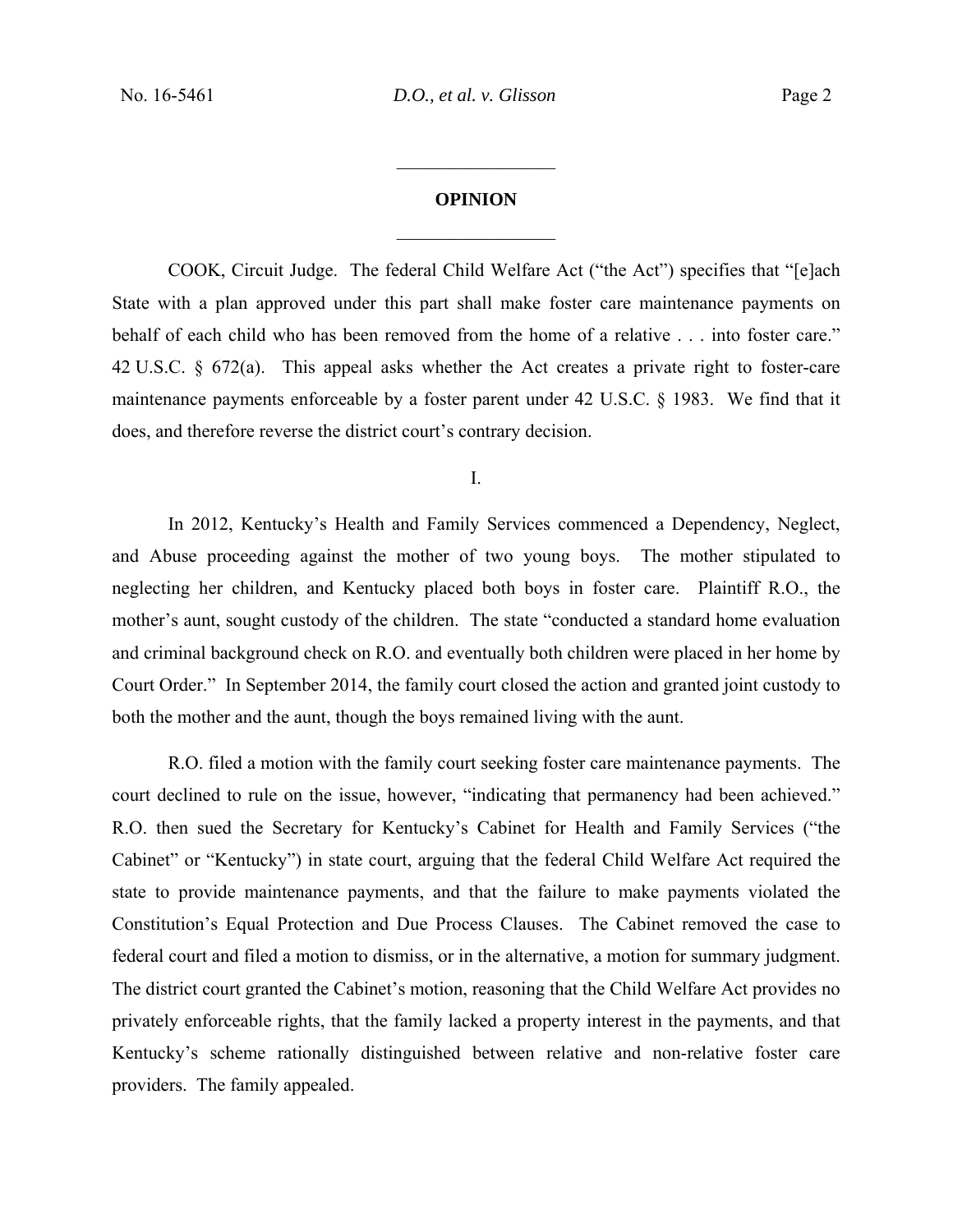The court "review[s] a grant of summary judgment de novo, construing the evidence and drawing all reasonable inferences in favor of the nonmoving party." *Hirsch v. CSX Transp., Inc.*, 656 F.3d 359, 362 (6th Cir. 2011) (citing *Martin v. Cincinnati Gas & Elec. Co.*, 561 F.3d 439, 443 (6th Cir. 2009)). "Summary judgment is appropriate where the movant demonstrates that there is 'no genuine dispute as to any material fact and the movant is entitled to judgment as a matter of law.'" *Rocheleau v. Elder Living Constr., LLC*, 814 F.3d 398, 400 (6th Cir. 2016) (quoting Fed. R. Civ. P.  $56(a)$ ).

## III.

In 1980, Congress passed the Child Welfare Act, also known as Title IV-E of the Social Security Act. This federal-state grant program facilitates state-run foster care and adoption assistance for children removed from low-income homes. *See* 42 U.S.C. § 670. Congress passed the Act under its Spending Clause power, U.S. Const. art. I, § 8, and like other federal-state cooperative programs, states are given the choice of complying with the Act's conditions or forgoing federal funding.

Three sections of the Act are relevant here. *First*, to be eligible for federal funds, a state must submit a plan to the Secretary of Health and Human Services that satisfies thirty-five specific criteria. 42 U.S.C. § 671(a). If a state's plan fails to "substantial[ly] conform[]" to the Act's requirements, *id.* § 1320a-2a, the Secretary, after giving the state an opportunity to implement a corrective action plan, must withhold federal money, *id.* § 1320a-2a(b)(3)(A),  $(4)(A).$ 

*Second*, the plan must "provide<sup>[]</sup> for foster care maintenance payments in accordance with section 672." *Id.* § 671(a)(1). Under § 672, "[e]ach State with a plan approved under this part shall make foster care maintenance payments on behalf of each child who has been removed from the home of a relative . . . into foster care." *Id*. § 672(a)(1). Foster care maintenance payments cover the cost of, among other things, the child's food, clothing, and shelter. *Id.*   $§ 675(4)(A).$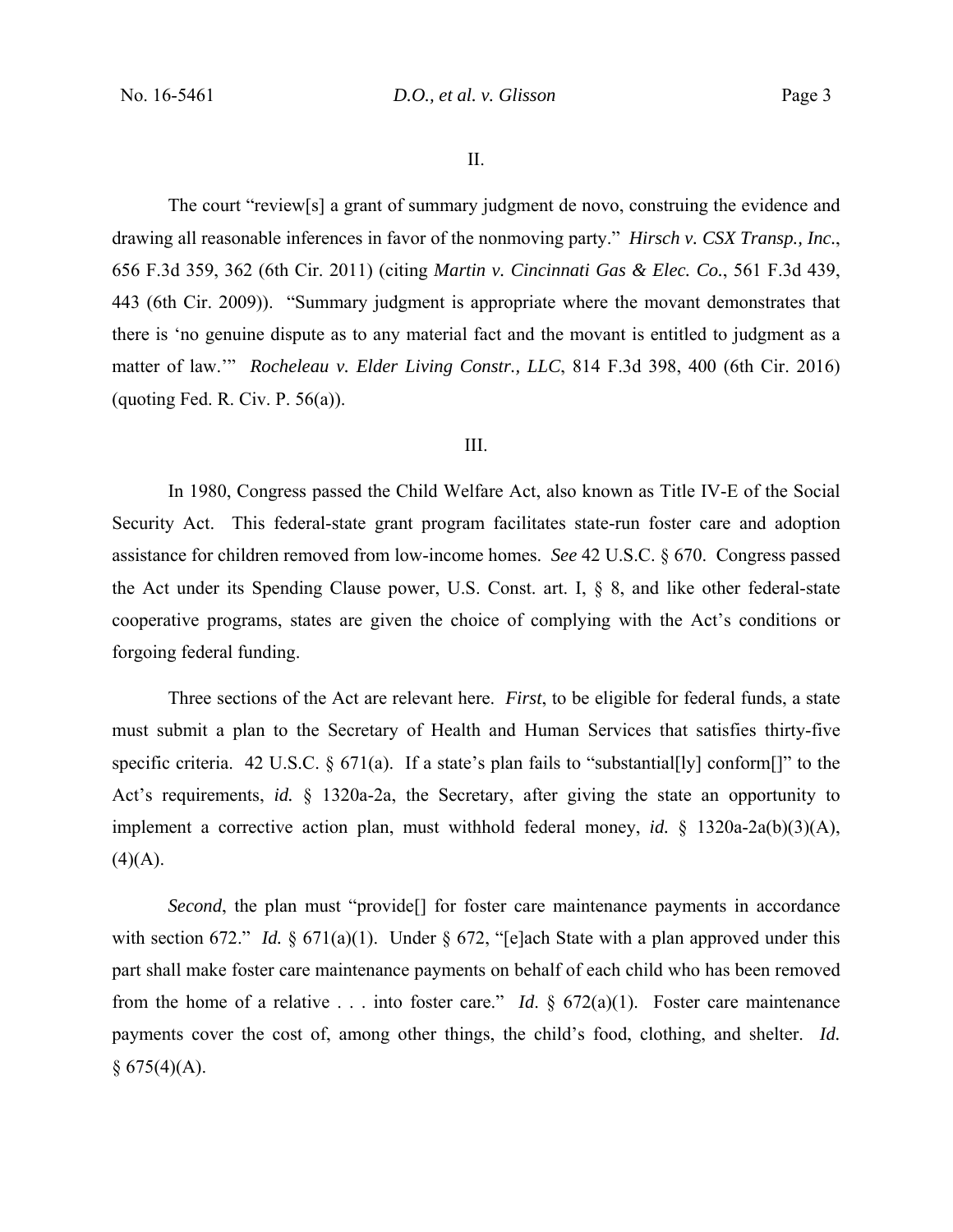*Third*, after the state remits maintenance payments to the foster family, it may seek partial reimbursement from the federal government. Section 674(a)(1) provides that "each State which has a plan approved under this part shall be entitled to a payment equal to the sum of" an "amount equal to the Federal medical assistance percentage . . . of the total amount expended during such quarter as foster care maintenance payments under section 672 of this title for children in foster family homes or child-care institutions."

#### IV.

We first address the central issues on appeal: 1) whether the Act confers upon foster families a private right to foster care maintenance payments; and 2) whether that right is enforceable under § 1983.

### 1. Private Right

 Title 42 U.S.C. § 1983 imposes liability on anyone who, acting under color of state law, deprives a person "of any rights, privileges, or immunities secured by the Constitution and laws." This section authorizes suits to enforce individual rights under federal statutes as well as the Constitution. *Maine v. Thiboutot*, 448 U.S. 1, 4 (1980). Nonetheless, "§ 1983 does not provide an avenue for relief every time a state actor violates a federal law." *City of Rancho Palos Verdes v. Abrams*, 544 U.S. 113, 119 (2005). Rather, "to sustain a § 1983 action, the plaintiff must demonstrate that the federal statute creates an individually enforceable right in the class of beneficiaries to which he belongs." *Id.* at 120 (citing *Gonzaga Univ. v. Doe*, 536 U.S. 273, 285  $(2002)$ ).

For this court to find an individually enforceable right: 1) "Congress must have intended that the provision in question benefit the plaintiff"; 2) the asserted right must not be "so vague and amorphous that its enforcement would strain judicial competence"; and 3) "the statute must unambiguously impose a binding obligation on the States." *Blessing v. Freestone*, 520 U.S. 329, 340–41 (1997) (internal citations and quotation marks omitted).

 To illustrate, in *Harris v. Olszewski*, 442 F.3d 456 (6th Cir. 2006), we evaluated whether Medicaid's freedom-of-choice provision established enforceable rights. The provision reads: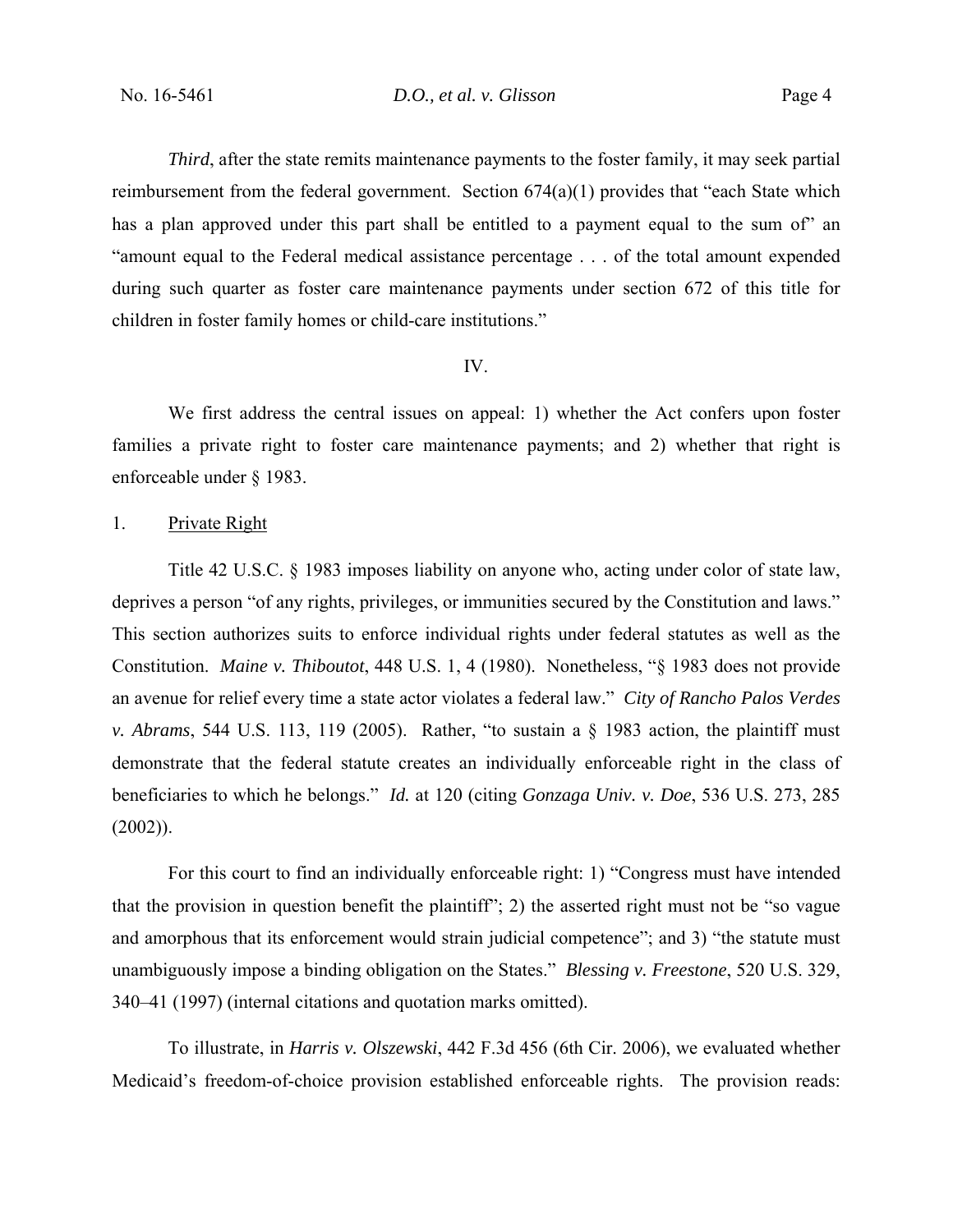"A State plan for medical assistance must . . . provide that [] any individual eligible for medical assistance (including drugs) may obtain such assistance from any institution, agency, community pharmacy, or person, qualified to perform the service or services required." 42 U.S.C. § 1396a(a)(23). We held that the provision granted Medicaid-recipients an individually enforceable right to choose their medical provider, reasoning that the phrase "any individual eligible for medical assistance" evinced "the kind of individually focused terminology that unambiguously confers an individual entitlement under the law." *Harris*, 442 F.3d at 461 (internal citation and quotation marks omitted). We noted that "the mandate [] does not contain the kind of vagueness that would push the limits of judicial enforcement." *Id.* at 462.And we explained that "the 'must . . . provide' language of the provision confirms that the statute is 'couched in mandatory, rather than precatory, terms.'" *Id*. (omission in original) (quoting *Blessing*, 520 U.S. at 341); *see also Barry v. Lyon*, 834 F.3d 706, 717 (6th Cir. 2016) (holding that the federal Supplemental Nutrition Assistance Program—mandating that "[a]ssistance under this program shall be furnished to all eligible households," 7 U.S.C. § 2014(a)—created a privately enforceable statutory right).

 By contrast, in *Gonzaga University* the Supreme Court held that the Family Educational Rights and Privacy Act ("FERPA") failed to grant students a privacy right in their education records. 536 U.S. at 290. The relevant statutory section provided:

No funds shall be made available under any applicable program to any educational agency or institution which has a policy or practice of permitting the release of education records (or personally identifiable information contained therein . . .) of students without the written consent of their parents to any individual, agency, or organization.

*Id.* at 279 (omission in original) (quoting 20 U.S.C. § 1232g(b)(1)). The Court reasoned in part that FERPA lacked "the sort of 'rights-creating' language critical to showing the requisite congressional intent to create new rights." *Id.* at 287 (citing *Alexander v. Sandoval*, 532 U.S. 275, 288–89 (2001), and *Cannon v. Univ. of Chi.*, 441 U.S. 677, 690 n.13 (1979)). In particular, "FERPA's provisions speak only to the Secretary of Education, directing that 'no funds shall be made available' to any 'educational agency or institution' which has a prohibited 'policy or practice.'" *Id.* (quoting 20 U.S.C. § 1232g(b)(1)). The nondisclosure provisions evinced an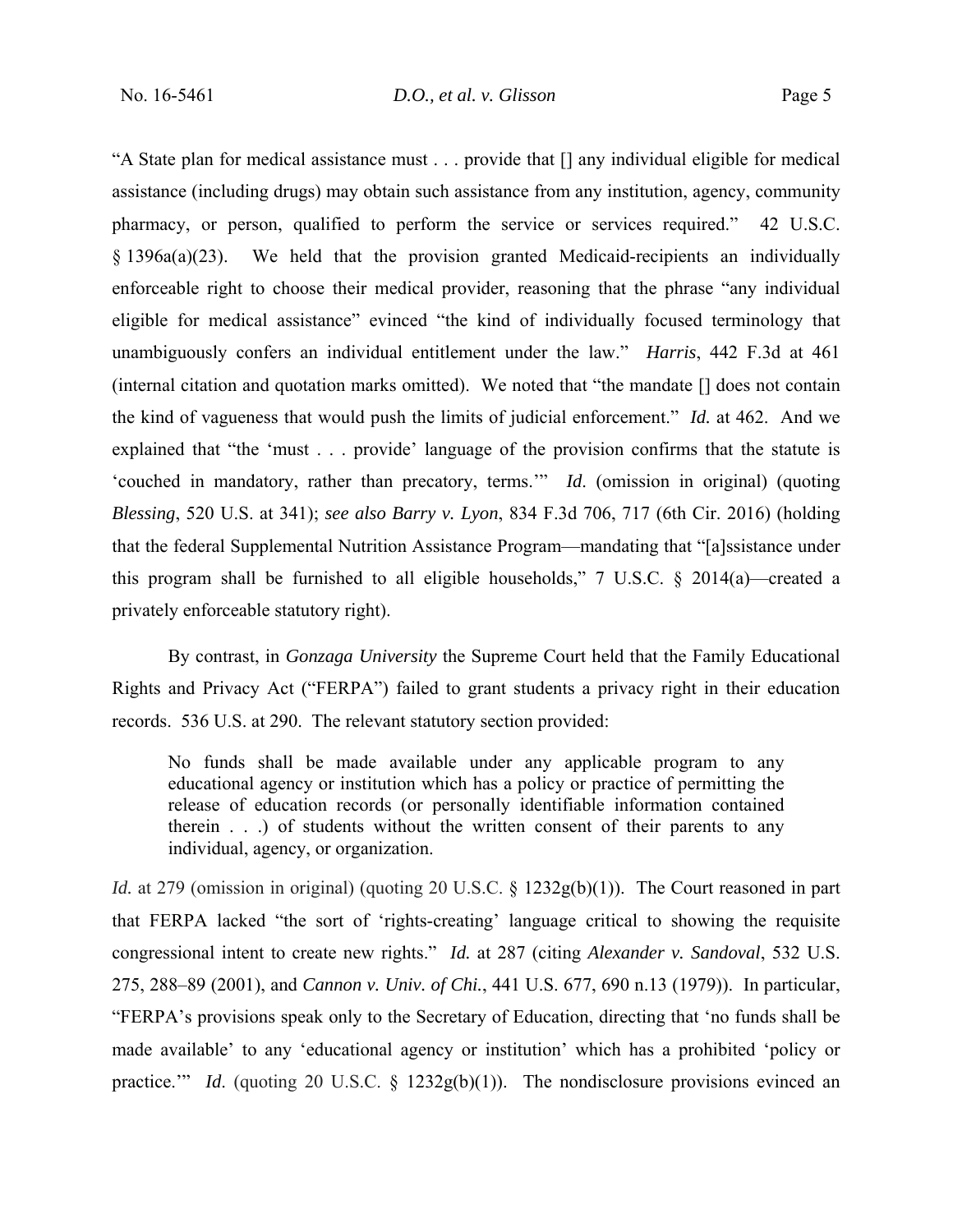"aggregate focus" that "speak only in terms of institutional policy and practice, not individual instances of disclosure," and "are not concerned with 'whether the needs of any particular person have been satisfied.'" *Id.* at 288 (quoting *Blessing*, 520 U.S. at 343–44).

Applied here, we conclude the Act confers upon foster parents an individually enforceable right to foster care maintenance payments. *First*, the Act mandates payments "on behalf of each child." 42 U.S.C.  $\S 672(a)(1)$ . This focus on individual recipients is similar to language creating private rights in *Harris* and *Barry*.Unlike *Gonzaga*, the Act requires individual payments and focuses on the needs of specific children, as opposed to merely speaking to the state's policy or practice. *Second*, the Act confers a monetary entitlement upon qualified foster families and includes an itemized list of expenses that the state must cover. 42 U.S.C. § 675(4)(A). It therefore lacks vague and amorphous terms that might strain judicial competence. *Finally*, § 672(a)(1)'s "shall make" language "unambiguously impose[s] a binding obligation on the States." *Blessing*, 520 U.S. at 341.

Kentucky makes several arguments to the contrary, though none are persuasive. It first argues that § 672(a) simply sets out the preconditions that a state must satisfy to receive federal reimbursement. In support, it points to a different statutory section,  $\S 674(a)(1)$ , which provides that "each State which has a plan approved under this part shall be entitled to a payment equal to the sum of" an "amount equal to the Federal medical assistance percentage . . . of the total amount expended during such quarter as foster care maintenance payments under section 672 of this title for children in foster family homes or child-care institutions." 42 U.S.C.  $\S$  674(a)(1). Based on this section, Kentucky invokes the Eighth Circuit's reasoning that the "function of § 672(a) is to serve as a roadmap for the conditions a state must fulfill in order for its expenditure to be eligible for federal matching funds; otherwise, the state bears the full cost of these payments." *Midwest Foster Care & Adoption Ass'n v. Kincade*, 712 F.3d 1190, 1198 (8th Cir. 2013) (citing  $\S$  674(a)(1)).

We disagree. If  $\S$  672(a) simply provides a roadmap that states may choose to follow to receive matching funds, then Congress would not have phrased the section in mandatory terms. Indeed, once the Secretary approves the state's plan, the state "*shall* make foster care maintenance payments." 42 U.S.C. § 672(a)(1) (emphasis added). It isn't optional.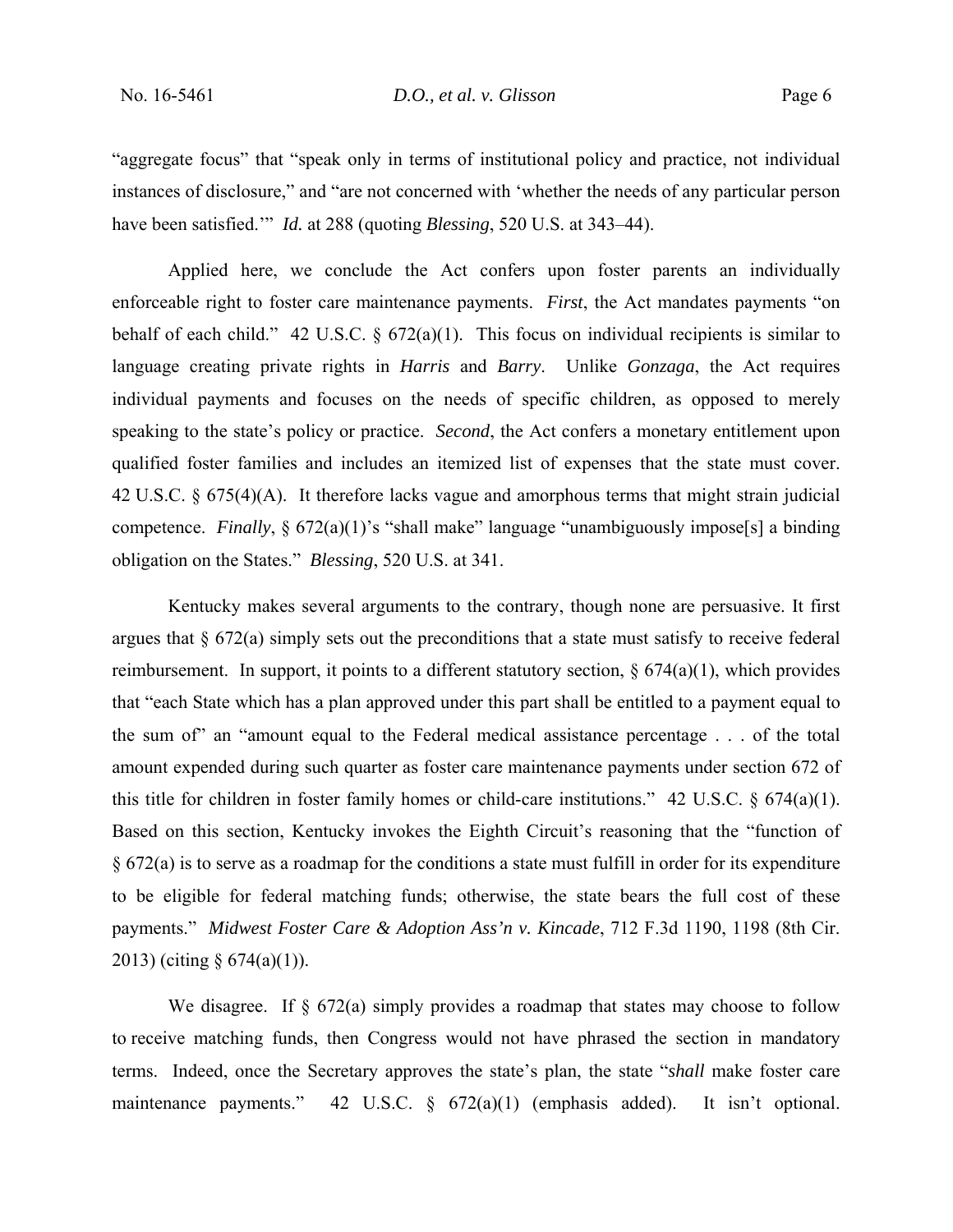And although a separate section of the Act requires the federal government to partially reimburse these costs, nothing in  $\S$  672(a) mentions funding.

Kentucky next contends that the Act "'do[es] not speak directly to the interests' of foster parents; rather, [it] 'speak[s] to the states as regulated participants in the [Act].'" Appellee Br. 36 (quoting *Midwest Foster Care*, 712 F.3d at 1197). Kentucky suggests that when Congress writes in the active voice, making the state the subject, its focus is on the state as the regulated entity, and courts should not infer a private right to whatever benefit the state is supposed to provide. Thus, because Congress wrote in the active voice—"[e]ach State with a plan approved under this part shall make foster care maintenance payments on behalf of each child," 42 U.S.C. § 672(a)—Kentucky argues the law does not create a private right. *Cf. New York State Citizens' Coal. for Children v. Carrion*, 31 F. Supp. 3d 512, 521 (E.D.N.Y. 2014) ("If the statute were worded differently, and  $\S$  672(a)(1) read: 'No eligible child shall be denied foster care maintenance payments by a State with an approved plan,' a reasonable reader might find the requisite 'rights-creating' language.").

 Both the Supreme Court and the Sixth Circuit, however, have found that laws phrased in the active voice, with the state as the subject, confer individually enforceable rights. *See Wilder v. Va. Hosp. Ass'n*, 496 U.S. 498, 502–03, 509–10 (1990), *superseded on other grounds by statute*; *Harris*, 442 F.3d at 461–62. This should not be surprising: Congress must not only use rights-creating language, but also "unambiguously impose a binding obligation on the States." *Blessing*, 520 U.S. at 341. When Congress names the state as the subject, writes in the active voice, and uses mandatory language, it leaves no doubt about the actor's identity or what the law requires.

 Last, Kentucky argues that because the Act "does not dictate the amounts that States must pay to foster parents," it is not "sufficiently specific and definite to qualify as enforceable under § 1983." But the Supreme Court in *Wilder* recognized a private right to a monetary benefit even though the law granted states discretion to set the applicable rate.**<sup>1</sup>** "That the [statute] gives the

 $\frac{1}{1}$ <sup>1</sup>The relevant provision of the Medicaid Act mandates that "a State plan for medical assistance must provide for payment of the hospital services . . . through the use of rates . . . which the State finds . . . are reasonable and adequate." *Wilder*, 496 U.S. at 502–03 (internal alterations and citation omitted).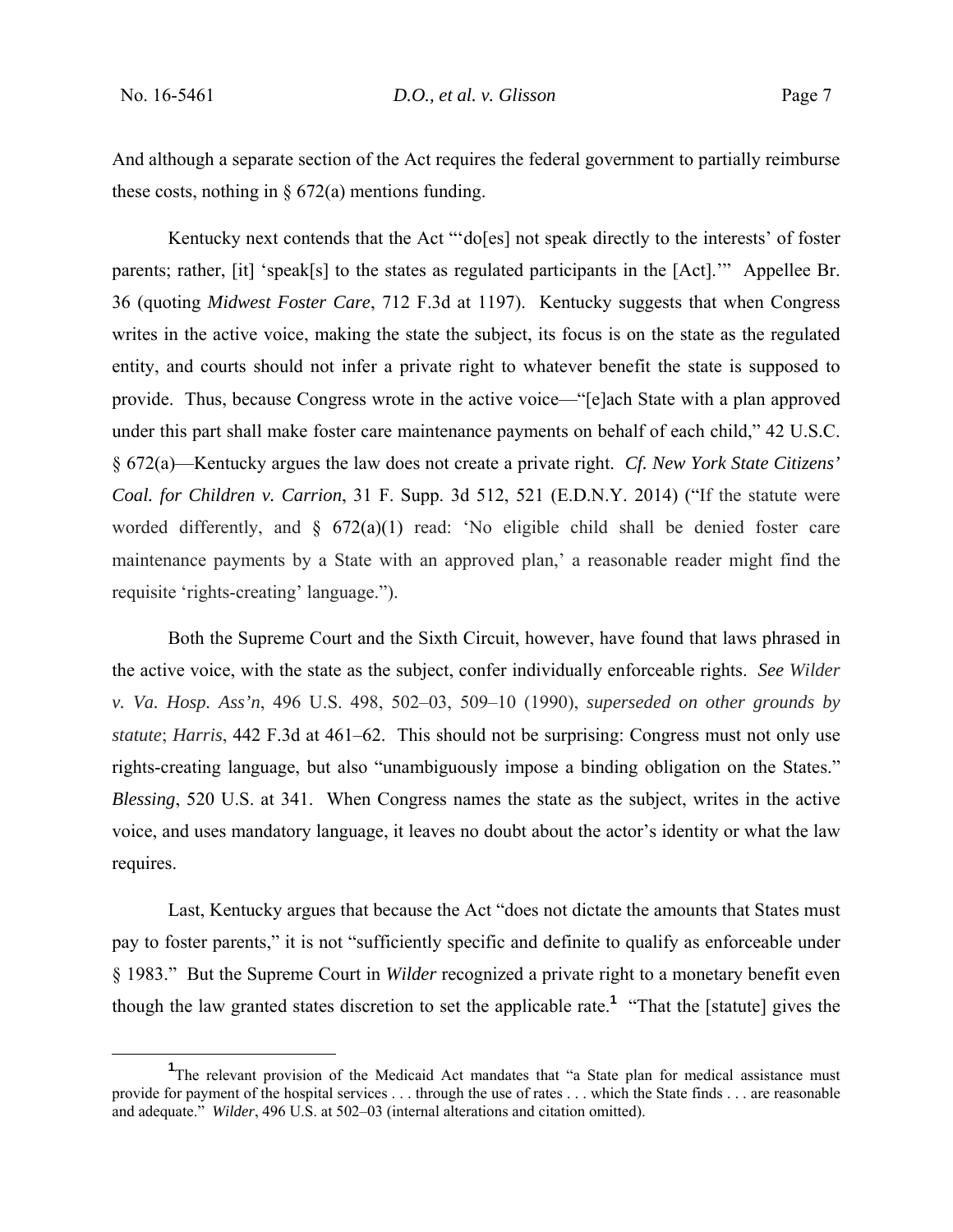States substantial discretion in choosing among reasonable methods of calculating rates may affect the standard under which a court reviews whether the rates comply with the [statute], but it does not render the [statute] unenforceable by a court." *Wilder*, 496 U.S. at 519. And as the Ninth Circuit explained when evaluating this provision, "[i]f a statute or applicable federal requirement does not prescribe a particular methodology for calculating costs, we give deference to a reasonable methodology employed by the State." *Cal. State Foster Parent Ass'n v. Wagner*, 624 F.3d 974, 981 (9th Cir. 2010). Here, it is undisputed that Kentucky established foster care maintenance payment rates. And neither party contends that Kentucky's rate-setting methodology is unreasonable.

 Accordingly, § 672(a) confers an individually enforceable right to foster care maintenance payments.

# 2. Enforcement Under § 1983

 Once a plaintiff demonstrates that a statute creates a private right, "there is only a rebuttable presumption that the right is enforceable under § 1983." *Abrams*, 544 U.S. at 120 (quoting *Blessing*, 520 U.S. at 341). The state may rebut the "presumption by demonstrating that Congress did not intend that remedy for a newly created right." *Id.* (citing *Blessing*, 520 U.S. at 341, and *Smith v. Robinson*, 468 U.S. 992, 1012 (1984))."[E]vidence of such congressional intent may be found directly in the statute creating the right, or inferred from the statute's creation of a comprehensive enforcement scheme that is incompatible with individual enforcement under § 1983." *Id.* (internal quotations and citations omitted).

 In *Wilder*, the Medicaid Act "authorize[d] the Secretary to withhold approval of plans," to "curtail federal funds to States whose plans are not in compliance," as well as required States to set up an administrative review system. 496 U.S. at 521–22. Notwithstanding these procedures, the Court found that "the Secretary's limited oversight" and "[t]he availability of state administrative procedures . . . do[] not foreclose resort to § 1983." *Id.* at 522–23. Similarly, in *Harris*, we held that a plaintiff could sue under § 1983 because the Medicaid Act "does not provide other methods for private enforcement of the Act in federal court." 442 F.3d at 462 (citations omitted). Further, we noted that the Secretary's authority to "withhold funds to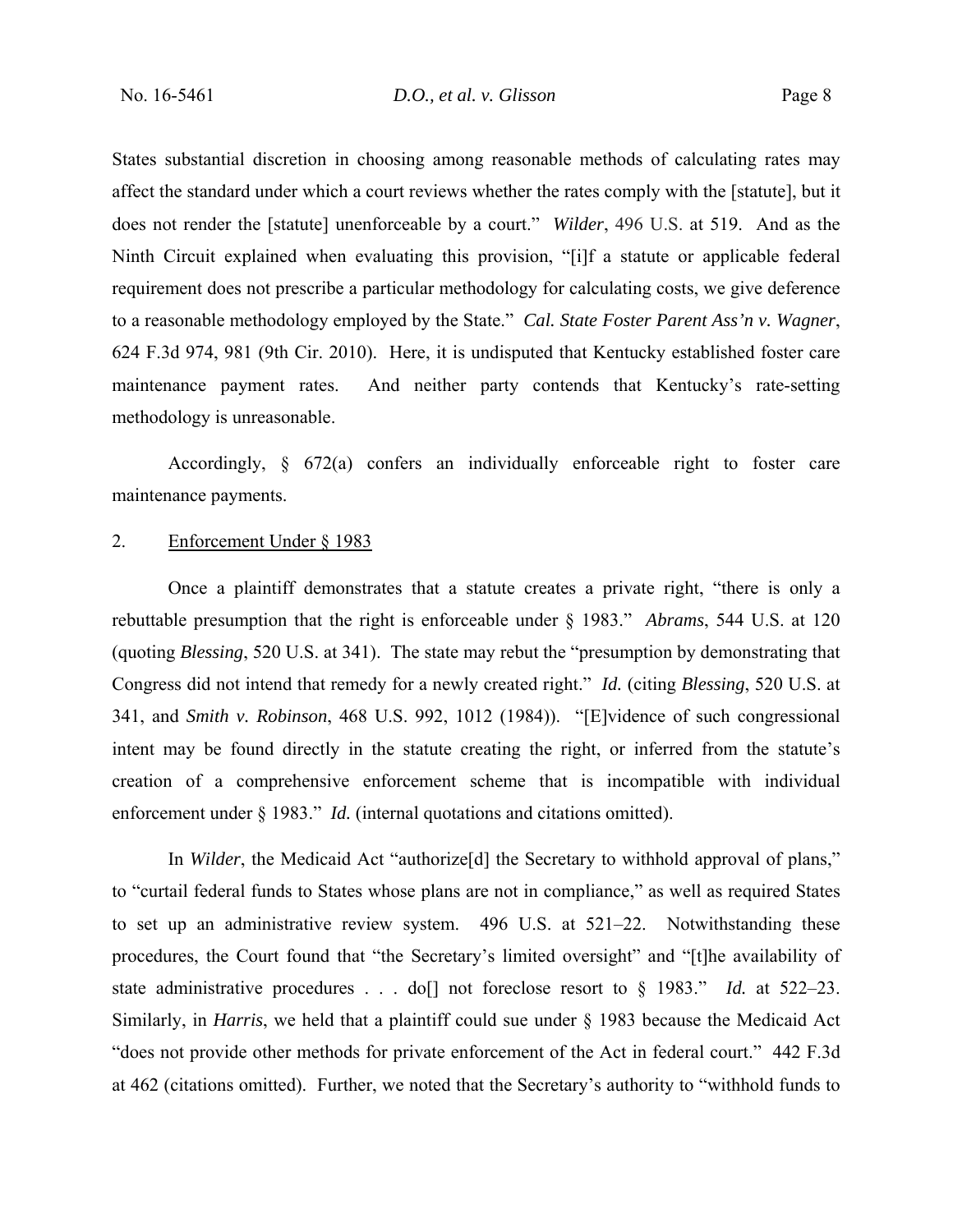non-complying States" and "the Act's requirement that States grant an opportunity for a fair hearing . . . [are not] inconsistent with a private action." *Id.* at 463 (internal quotation marks and citations omitted); *see also Blessing*, 520 U.S. at 348 (finding that Congress left open access to § 1983 because the statute "contains no private remedy . . . through which aggrieved persons can seek redress," and the Secretary could "audit only for 'substantial compliance' on a programmatic basis"); *Wright v. Roanoke Redevelopment & Hous. Auth.*, 479 U.S. 418, 427–28 (1987) (same).

Here, the Act's weak enforcement mechanisms fall short of foreclosing access to § 1983 remedies. Like in *Wilder*, *Blessing*, and *Harris*, the Secretary reviews the state's plan only on a program-wide basis, and lacks authority to ensure the state provides benefits to individual foster parents. Indeed, a state could implement a plan that substantially conforms to the Act's requirements, yet neglect to pay foster parents in individual cases. Absent resort to § 1983, foster families possess no federal mechanism to ensure compliance with the Act. And although the Act requires states to provide for administrative review of denied claims, 42 U.S.C.  $§ 671(a)(12)$ , the "availability of state administrative procedures ordinarily does not foreclose resort to § 1983." *Wilder*, 496 U.S. at 523; *see also Harris*, 442 F.3d at 463.

 Kentucky's arguments to the contrary rely on the Supreme Court's *Gonzaga* decision*.* There, however, FERPA "expressly authorized the Secretary of Education to 'deal with violations' of [FERPA]," and established a review board to adjudicate individual written complaints. *Gonzaga*, 536 U.S. at 289 (quoting 20 U.S.C. § 1232g(f)). The Court found that "[t]hese administrative procedures squarely distinguish this case from *Wright* and *Wilder*, where an aggrieved individual lacked any federal review mechanism." *Id.* at 289–90. Notably, the Court inserted a footnote opining that it "need not determine whether FERPA's procedures are 'sufficiently comprehensive' to offer an independent basis for precluding private enforcement, due to our finding that FERPA creates no private right to enforce." *Id.* at 290 n.8 (citation omitted). In any event, the Child Welfare Act, unlike FERPA, includes no private federal review mechanism that an aggrieved foster family can employ.

 In sum, we hold that the Act confers foster families with an individual right to foster care maintenance payments enforceable under § 1983.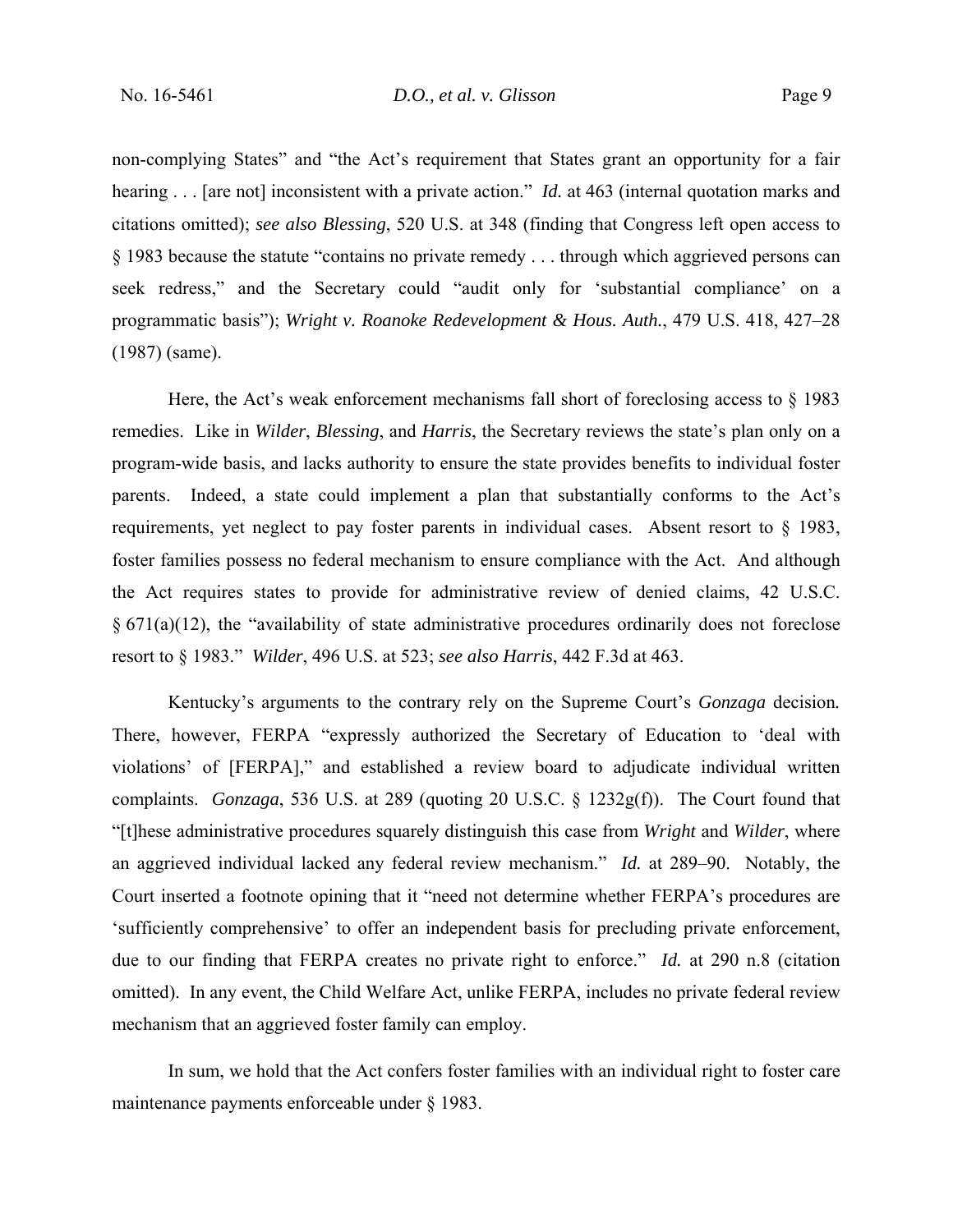V.

 Having determined that the Act creates an individually enforceable statutory right, we next evaluate whether the Plaintiffs are entitled to maintenance payments. Section 672(a) restricts the class of children entitled to benefits in two relevant ways. *First*, the child must be in the Cabinet's custody; once the child is adopted or placed in a permanent guardianship, the Act no longer requires maintenance payments. 42 U.S.C. § 672(a)(2)(B). *Second*, the child must be placed in a licensed or approved "foster family home." *Id.* § 672(a)(2)(C). The district court did not address whether the children satisfy these qualifications because it found the Act failed to create a private right. Plaintiffs contend that both conditions are met, and ask the court to order the Cabinet to make payments. We address each criterion in turn.

# 1. State Custody

Section 672(a)(2)(B) requires the Cabinet to make maintenance payments only when "the child's placement and care are the responsibility of . . . the State agency administering the State plan." 42 U.S.C. § 672(a)(2)(B). Both parties agree that the Cabinet need only make payments on behalf of children that are in its custody. Furthermore, there is no doubt that the Cabinet obtained responsibility for the children when the family court removed them from their mother's home.

 The issue is whether the family court discharged the children from the Cabinet's care when it ordered the boys to live with the aunt and closed the case. The answer turns on Kentucky law. In Kentucky, "[i]f a child has been removed from the home and placed in the custody of . . . the cabinet, a judge of the District Court shall conduct a permanency hearing" on an annual basis. Ky. Rev. Stat. Ann. § 610.125(1) (West 2016). At the permanency hearing, the judge must decide, among other things, whether the child should be placed for adoption, placed with a permanent custodian, returned to the parent, or kept in foster care. *Id.* The Family Court Rules of Procedure and Practice provide that "[a]ny order of permanent custody" must be on form AOC-DNA-9. Fam. Ct. R. P. Prac. 22(4). Pursuant to that form, the court must affirmatively place the child in permanent custody and discharge the Cabinet of further responsibility.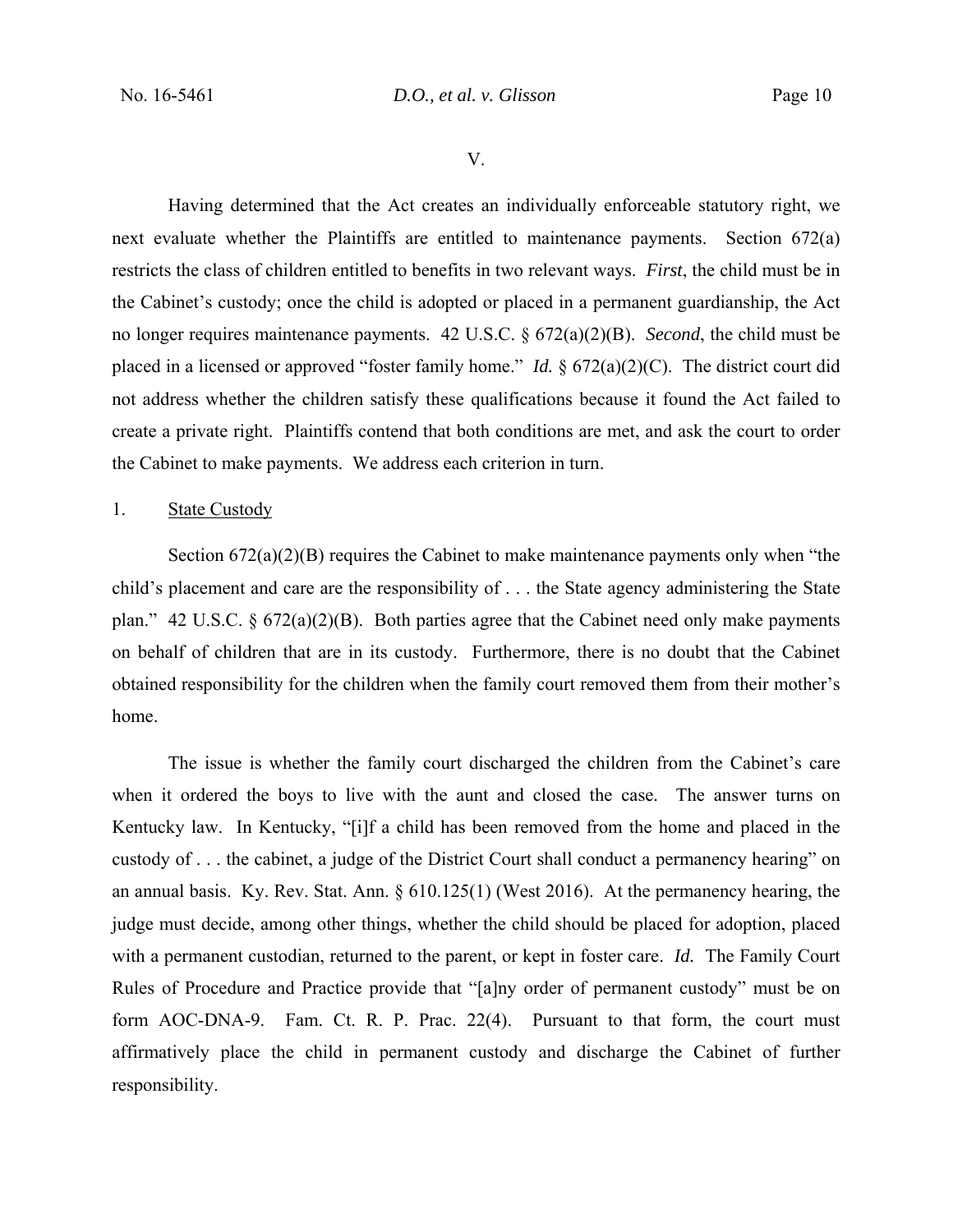The parties proceeded below on stipulated facts because the family court records are sealed. The only facts regarding the children's placement with the aunt are as follows:

- "R.O. was granted temporary custody by the Fayette Family Court of D.O. on March 27, 2013."
- "R.O. also accepted placement of A.O. on February 21, 2014 via Order of Fayette Family Court where the DNA case of A.O. had also been transferred."
- "On September 10, 2014, the Fayette Family Court closed the DNA action of both boys by granting joint custody to R.O. and C.O. The children were Ordered to reside with R.O."
- "Although the [guardian ad litem] made a Motion [to Order the Cabinet to pay maintenance fees] on May 14, 2014, the Court declined to issue further Orders on May the 21st, indicating that permanency had been achieved."

Though the Cabinet avers that R.O. is the children's permanent guardian, it has not identified evidence that the family court held a permanency hearing or discharged the children from the Cabinet's care. For its part, the family contends that the Order granting R.O. custody "was issued in a DNA review hearing, not in a permanent custody hearing as required" by state law, and that the "order was simply written on the docket sheet. It was not entered on the AOC-DNA-9 Order-Permanent Custody form as required by Rule 22."

 In a supplemental memo and at oral argument, the Cabinet contended that the children must be in R.O.'s permanent custody because the family court closed the case. According to the Cabinet, if we find the children remain in state custody, it will create an "indeterminate legal purgatory" for children not in permanent custody, but also without an open family court case. But under Kentucky law, there is nothing indeterminate about the children's status: foster children remain in the Cabinet's custody until formally discharged by court order. The Cabinet also suggested that requiring strict adherence to state law elevates form over substance. We are unpersuaded. Requiring the Cabinet to abide by proper procedures promotes important interests—namely, certainty about the custody status of foster children.

 Thus, on remand the district court should determine whether the family court affirmatively discharged the children from the Cabinet's custody. If the court finds no affirmative discharge, then the children remain the Cabinet's responsibility.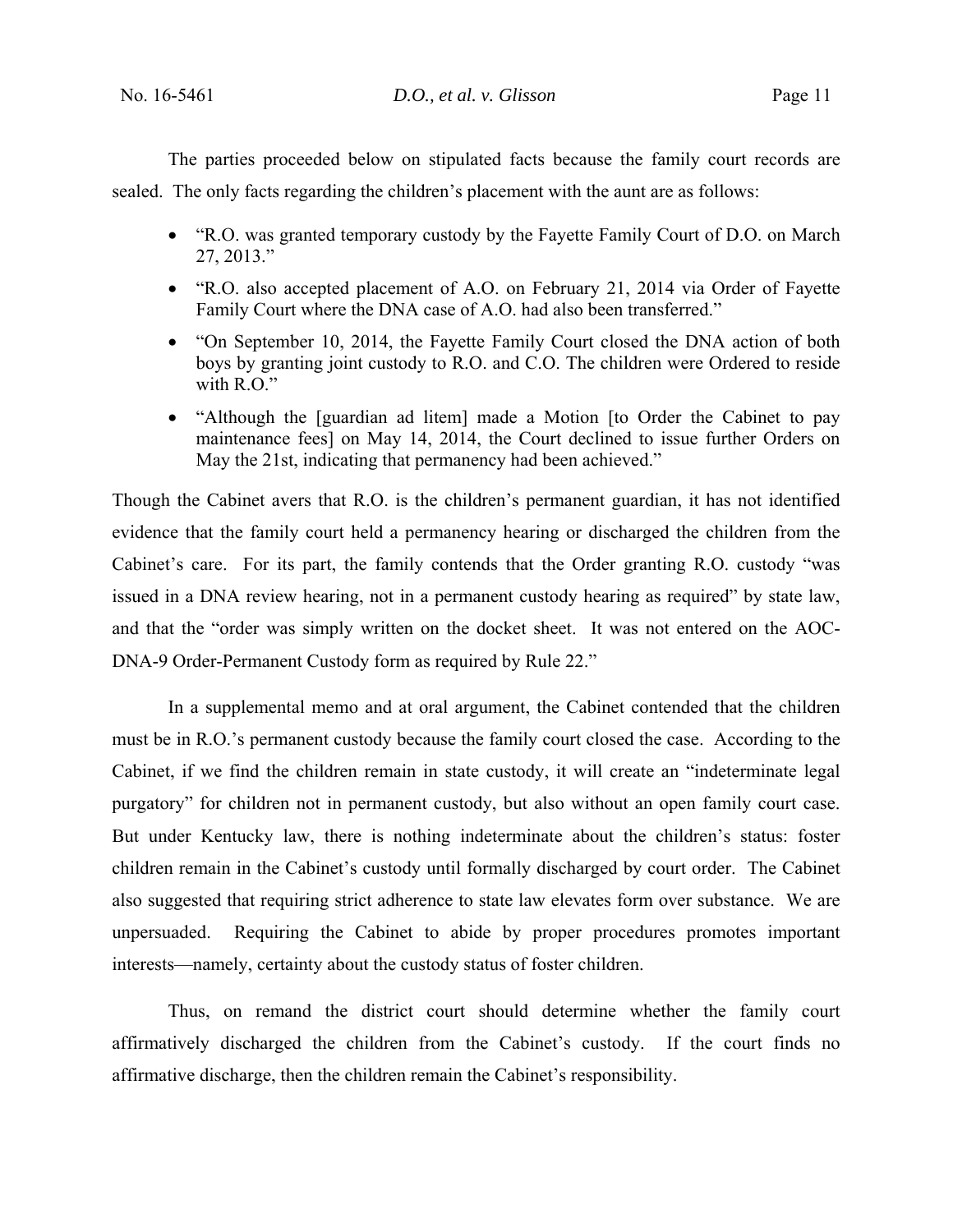## 2. Foster Family Home

The Cabinet must provide maintenance payments only if "the child has been placed in a foster family home or child-care institution." 42 U.S.C. § 672(a)(2)(C). The Act defines "foster family home" to mean a "home for children which is licensed by the State in which it is situated *or has been approved*, by the agency of such State having responsibility for licensing homes of this type, as meeting the standards established for such licensing." *Id.* § 672(c) (emphasis added).

 The Act contemplates two categories of foster families. The first category includes licensed foster parents, who usually care for unrelated foster children. To become licensed, prospective foster parents must satisfy certain safety standards, which include passing a background check and submitting to a home evaluation. *Id.*  $\frac{1}{2}$  671(a)(20). The state also establishes non-safety standards, *id.* § 671(a)(10), which in Kentucky include mandatory periodic training.

 The second category consists of approved foster homes, which typically care for a relative child. Reflecting Congress's preference that children live with family members, *id.*  $§ 671(a)(19)$ , the Act allows states to place children with unlicensed relatives. To obtain approval, the home must "meet[] the standards established for such licensing." *Id.* § 672(c). Each state may waive non-safety standards on a case-by-case basis for children in relative foster family homes. *Id.* § 671(a)(10)(D). Furthermore, the Act requires states to give preference to adult relative caregivers only when the relative caregiver meets the relevant safety standards. *Id.*   $§ 671(a)(19).$ 

Here, the parties stipulated to the following:

- "[The mother] stipulated to dependency of A.O. on December 13, 2012 in the private petition in Clark County and to neglect of D.O. in April of 2013 in the Fayette County Family Court DNA proceeding. Accordingly, A.O. was initially placed with the person who made the petition, a non-relative placement, and D.O. was initially placed in foster care."
- "R.O. is the maternal great aunt of the children. She is a para-educator (teacher's assistant) for Fayette County public schools. CHFS conducted a standard home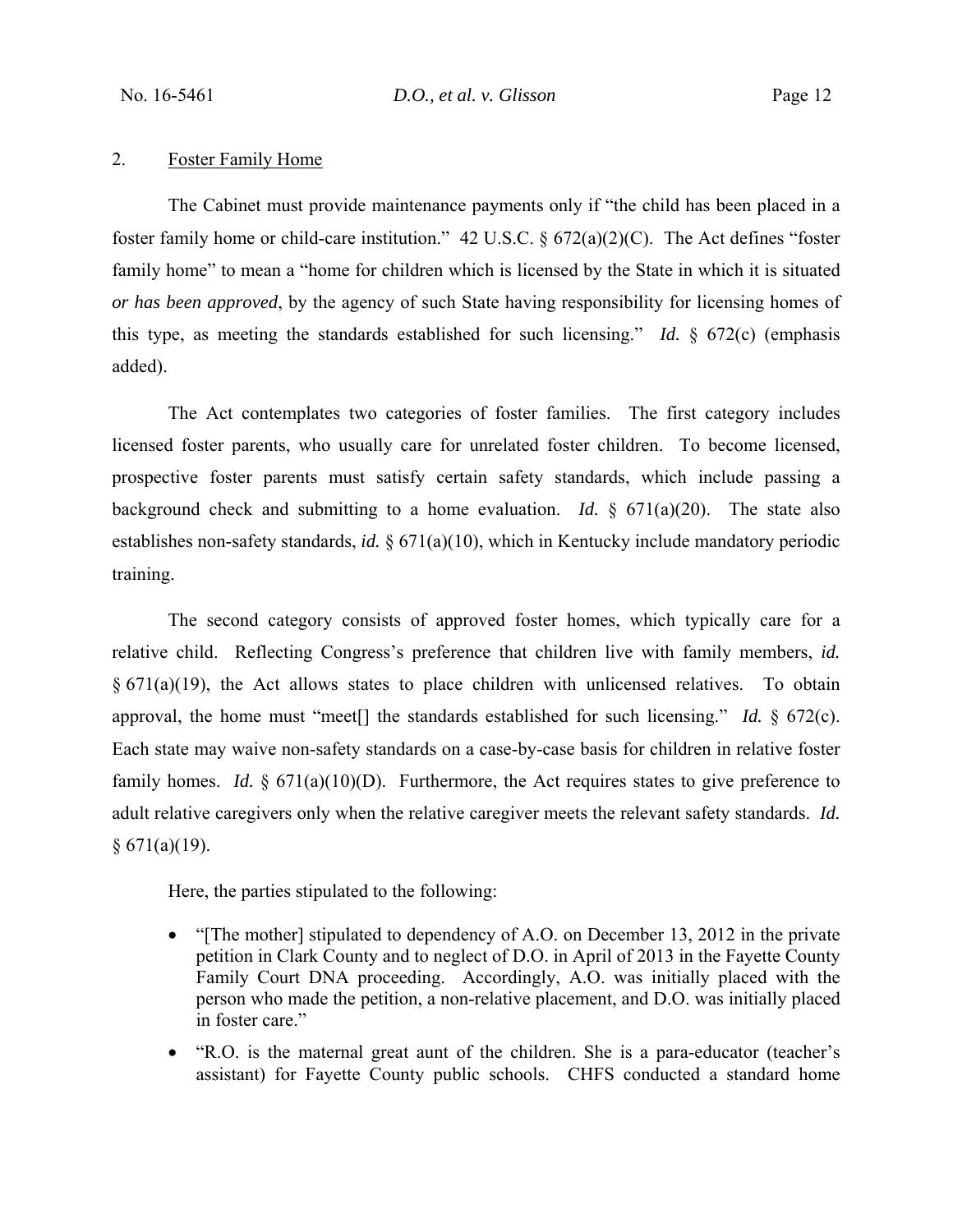evaluation and criminal background check on R.O. and eventually both children were placed in her home by Court Order."

The family argues that the Cabinet approved R.O. to be a foster parent. Prior to placement, the Cabinet verified that R.O. met relevant non-safety standards by conducting a home evaluation and a background check. After determining that her home was safe, the family court moved the children from another foster provider to her care. R.O. therefore argues that the Cabinet "approved" her as a foster parent for the children.

Kentucky offers several arguments in response. Kentucky distinguishes between "foster care" and "kinship care." According to Kentucky, "foster care" refers to licensed foster family homes. "Kinship care," by contrast, refers to relative caregivers. Although the Cabinet must remit maintenance payments to foster parents, the Cabinet need only pay kinship care providers "[t]o the extent funds are available." Ky. Rev. Stat. Ann. § 605.120(5) (West 2016). Due to inadequate appropriations, Kentucky ceased funding its kinship care program.

 To the extent the Cabinet's failure to make maintenance payments turns on the distinction between relative and non-relative foster care providers, it plainly violates federal law. In *Miller v. Youakim*, 440 U.S. 125 (1979), Illinois placed two children with their older sister, Linda Youakim, and her husband. *Id*. at 130. "The Department investigated the Youakim home and approved it as meeting the licensing standards established for unrelated foster family homes ...." *Id.* Yet, "[d]espite this approval, the State refused to make Foster Care payments on behalf of the children because they were related to Linda Youakim." *Id.* The Court reviewed the definition of "foster family home." *Id*. at 130–31. After noting that the statute "defines this phrase in sweeping language," the Court found that "Congress manifestly did not limit the term to encompass only the homes of nonrelated caretakers. Rather, any home that a State approves as meeting its licensing standards falls within the ambit of this definitional provision." *Id.* at 135.

 Though Congress changed aspects of the Act over the ensuing years, it has not added any provision distinguishing relative and non-relative foster care providers. Nor has it modified the definition of "foster family home" that the Court interpreted in *Youakim*. *Compare id*. (defining "foster family home" under prior version of the Act), *with* 42 U.S.C. § 672(c). Thus, if